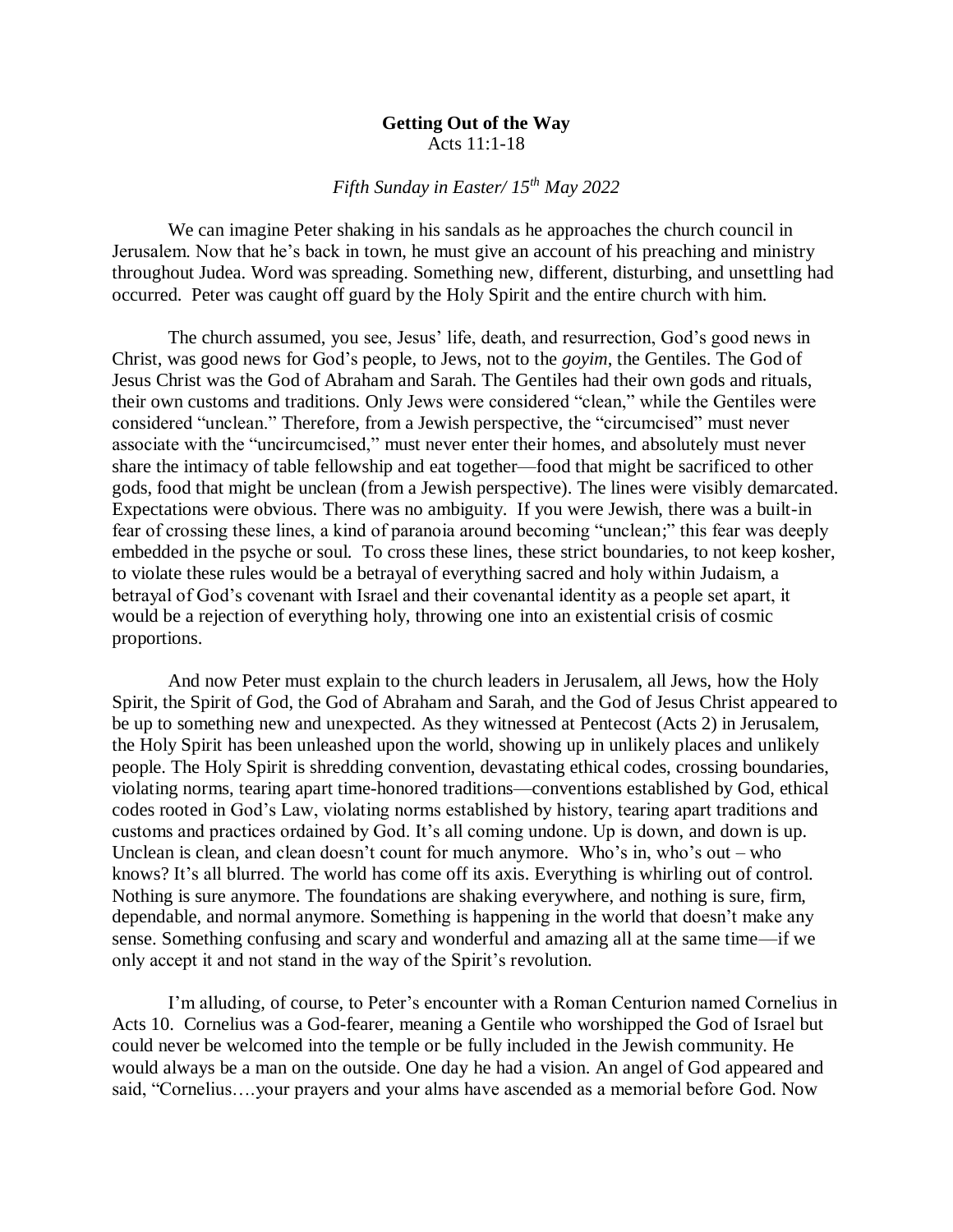send men to Joppa for a certain Simon who is called Peter…(Acts 10:4-5). So Cornelius sent two of his slaves to find Peter. While they were on the way to Joppa, Peter was also on the way to Joppa. Since it was noon, he was getting hungry. Peter went up on the roof to pray and fell into trance, "He saw the heaven opened and something like a large sheet coming down, being lowered to the ground by its four corners. In it were all kinds of four-footed creatures and reptiles and birds of the air. Then he heard a voice saying, 'Get up, Peter; kill and eat.'" But Peter said repulsed and disgusted by the suggestion—"By no means, Lord; for I have never eaten anything that is profane or unclean." Then the voice said to him, "What God has made clean, you must not call profane." Three times this happened, and then everything was taken up to heaven. (See Acts 10:9-16).

Then, Peter, still confused and bewildered by this vision—can you imagine what that must have felt like for Peter as a good and faithful Jew? —the men sent by Cornelius appear and invite Peter to his home, the home of a Gentile. So Peter goes to the house of Cornelius and says, "You yourselves know that it is unlawful for a Jew to associate with or visit a Gentile; but God has shown me that I should not call anyone profane or unclean" (Acts 10:28). And so Peter began to preach the good news of Jesus Christ, and the Holy Spirit fell upon the Gentiles who heard the word. And we're told, "the circumcised believers who had come with Peter were astounded that the gift of the Holy Spirit had been poured out even on the Gentiles…" (Acts 10:45).

This is the story that Peter shares on his return to Jerusalem; we hear it a second time in Acts. Here now, in Acts 11, Peter "explains," the text says, step-by-step, he slowly brings them through all that he experienced, so that they, too, may begin to see and experience the new thing God has unleashed in the world. Peter says to them, "If then God gave them, the uncircumcised, the same gift that he gave us when we believed in the Lord Jesus Christ, who was I that I could hinder God?" (Acts 11:17). When they heard that, they were *silenced*. And then they began to praise God.

## *They were silenced.*

And in that silence—and every time the work of the Spirit silences us—the church is born again and again, and the gospel comes to life! When we come to limits of rationality and sense, when all our protests, our appeals to tradition and convention and normalcy, cease, when we stop with the excuses and all the reasons why we think God can't act in a certain way or act within certain people and welcome the Spirit—something new can happen; when we open up and embrace the movement of the Spirit. Or, better, the Spirit opens us up and allows us to embrace the new. The Spirit opens us up, breaks open our lives and enables us to receive something new and wondrous. Anything is possible. Peter, the one who was full of doubts and denial, has learned to trust the movement of the Spirit and embrace the seemingly impossible.

This is what makes this story so remarkable and fascinating. I believe that the radical transformation that Peter experienced, a transformation of himself, his image of God, his identity as a Jew, as a believer, as a follower of Christ, his ability to risk something new, to move against convention, open to the often transgressive work of the Spirit—all this occurred because the Spirit was working deeper than the defensive structures of his ego, working with a more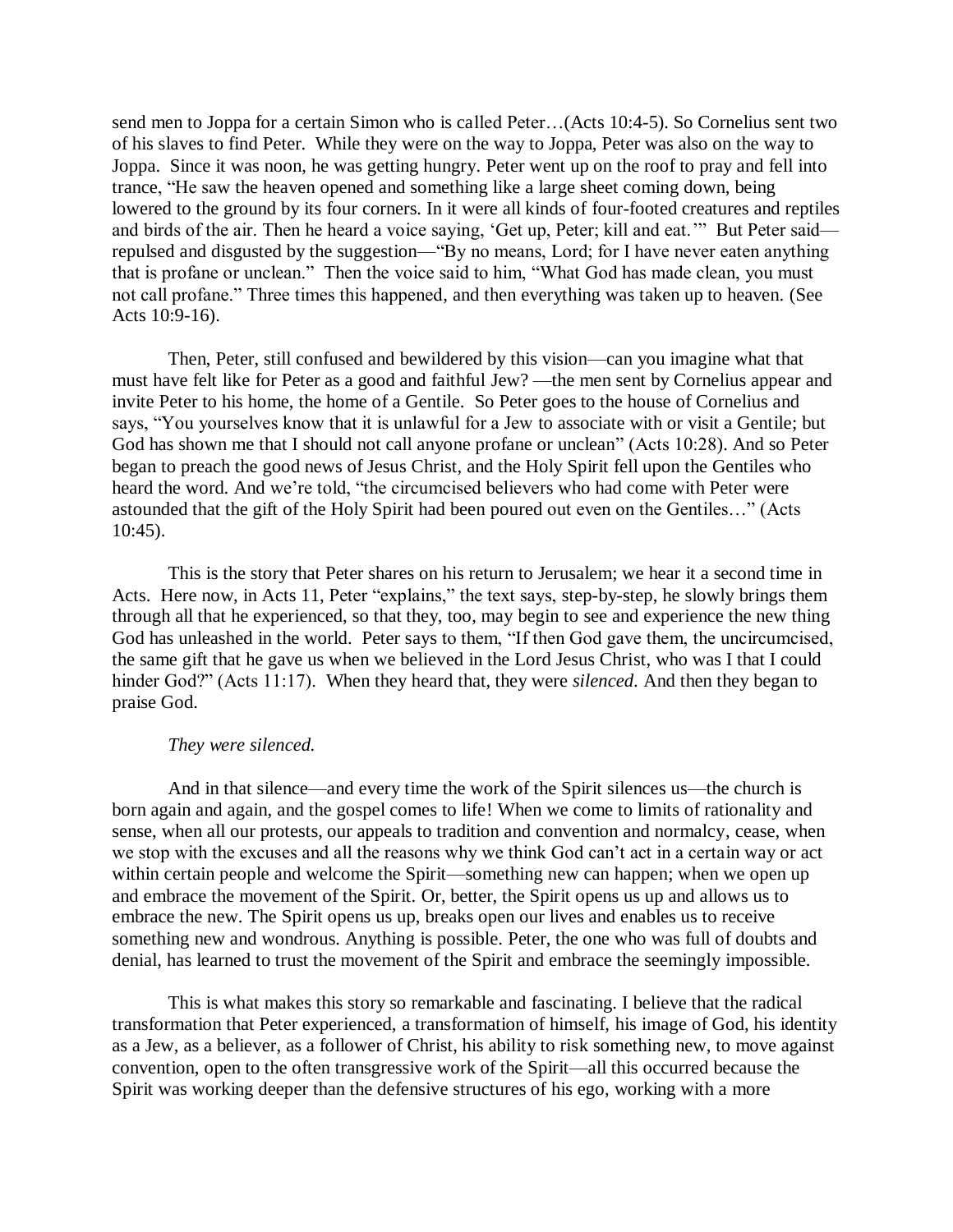profound gracious power, enabling him to embrace God's future, to welcome the work of God, all of which he would never have considered possible or desirable if left to his own limited vision or understanding.

Luke tells this story about Peter—twice—in Acts because he wants us to witness how the Spirit breaks open a life, Peter's life, and shows how the Spirit works, breaking open a people's life, Israel's life, the church's life.<sup>1</sup> The drama must be told again in detail so that hearers—the church, you, and me—can begin to see their lives, our lives in it. The Spirit breaks open our lives, breaks open reality, changes our perspectives, deepens our understanding, and raises our conscious awareness to release us from everything that hinders us from participating in the future that God is opening for all people; the new thing that resurrection introduces into reality, into the depths of our lives; this new thing, this work of the Spirit that is tirelessly at work forging a people, forming a community in communion with the Living God and one another. And so, who are we to stand in the way of the Spirit's movement?

And yet, how often we do stand in the way of the Spirit, how often do we insist on our own way, arrogant in thinking we know what God can or cannot do, whom God can or cannot love, assuming that we know what the church is about and for and how to be the church. We love our traditions and customs and get stuck in our comfortable assessments of ourselves. We limit what is possible and prefer to stay in the practical, the reasonable realm. Maybe because change is scary and embracing something new can be fearful. We prefer the known to the unknown. But the Holy Spirit, the Spirit of the Risen Christ, is constantly *pushing us* forward into unknown, uncomfortable places, pushing us into God's future. This isn't easy for the Church.

We saw this and continue to see this in the Spirit's calls to dismantle the long painful history of racism within our hearts, within the church, and within the structures of our institutions. The Spirit is pushing us beyond convention, breaking down barriers, and changing our perspectives. There's still so much work for us to do.

I think back to when the Presbyterian Church (USA) was engaged in the debate over ordination for LBGTQ+ Christians, and how much focus and attention were given to the socalled "clobber" texts in the Bible, the ones that appear to condemn same-sex relationships. There was an appeal to traditions and norms. A turning point came for me in my struggles with scripture, tradition, convention, and my own experience of God's love and grace, when it dawned on me that maybe we can look for other passages in scripture for a biblical response to these issues. We could learn from Acts 10 and 11, from Peter's vision and his response; this story might be a better guide for the church. What happened in Joppa long ago can happen in any place, any time when the Spirit moves and transfigures what we think is profane, an abomination, and what we think is sacred. The Word of God can say something new; it can even press—remarkably—against what we previously heard from God in scripture. The Word of God pressing against the Word of God.<sup>2</sup> Did not Jesus say, "You have heard that it was said,. . . but I say to you. . ." (Matthew 5). This is not an excuse for any or every new thing that we think God is saying to us. We are called to discern.